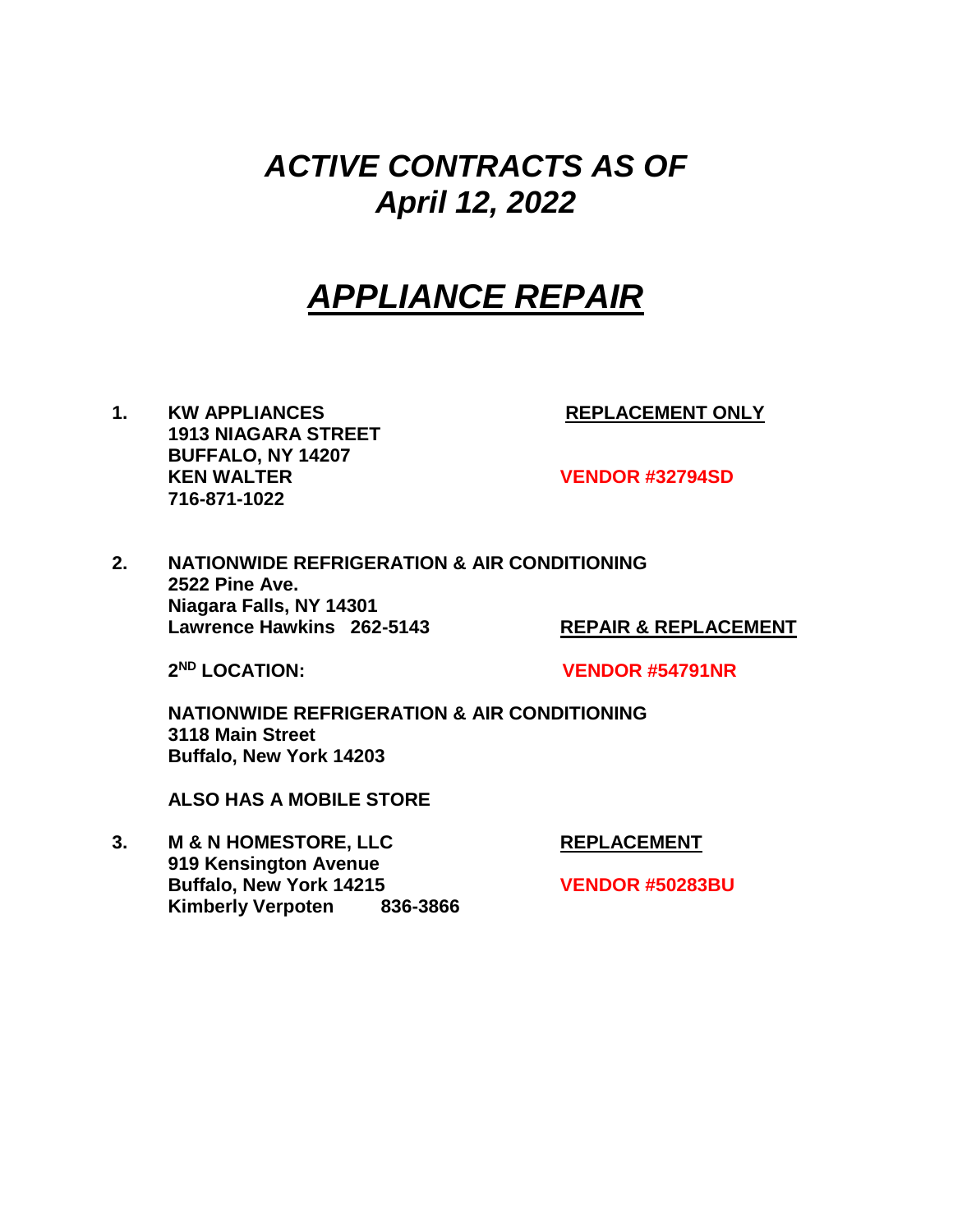**4. B & B APPLIANCE, LLC REPAIR & REPLACEMENT 319 Hampshire Street Buffalo, New York 14213 VENDOR #53110BA Victoria Armentrout 895-4655**

### *EXTERMINATORS*

**1. ASHLAND PEST CONTROL 406 Connecticut Street Buffalo, New York 14213 Richard Muscarella VENDOR #10331FC 716-884-7431**

### *MOVING*

**1. ALL STAR MOVERS 475 Rhode Island St Buffalo, NY 14213 Debra Pinelli VENDOR #45393BY 881-1125 FAX 881-0720**

**2. DIAMOND MOVING & STORAGE 1440 Main St Buffalo NY 14209 Robert Sireci VENDOR #10055KJ 885-8600**